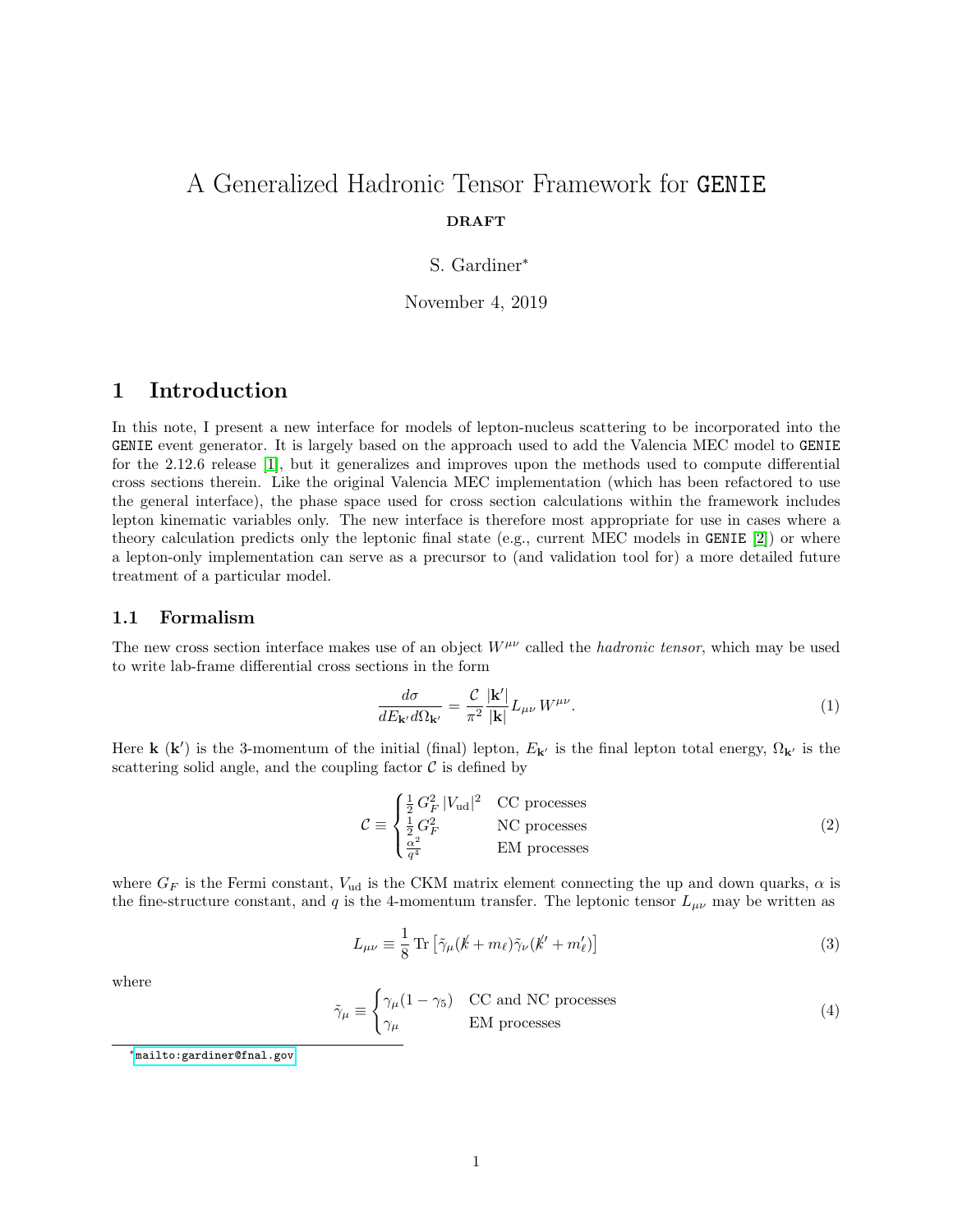and  $m_\ell$  ( $m'_\ell$ ) is the mass of the initial (final) lepton. The hadronic tensor may be written in the form<sup>[1](#page-1-0)[2](#page-1-1)</sup> [\[3\]](#page-7-2)

<span id="page-1-2"></span>
$$
W^{\mu\nu} = \frac{1}{2M_i} \sum_{f} (2\pi)^3 \,\delta^{(4)}(P'_f - P - q) \langle f | j^{\mu}(0) | i \rangle \langle f | j^{\nu}(0) | i \rangle^* \tag{5}
$$

where  $P(N_i)$  is the 4-momentum (mass) of the initial target nucleus,  $P'_f$  is the total 4-momentum of the final-state hadronic system, and  $j^{\mu}$  is the appropriate current operator for the scattering process of interest. The bar over the sum represents an average over the orientations of the initial nuclear spin, and the sum over final spins includes an implied integral over  $\frac{d^3 \mathbf{p}_j}{(2\pi)^3 2E_j}$  for each component particle j of the final-state hadronic system f.

Since the hadronic degrees of freedom are "integrated out" of the expression for  $W^{\mu\nu}$  given in eq. [\(5\)](#page-1-2), the hadronic tensor depends only on the 4-momentum transfer q. Following the conventions of ref. [\[3\]](#page-7-2), I choose to work in the laboratory frame[3](#page-1-3) with coordinates chosen so that the 3-momentum transfer q points along the positive z direction. With this choice of frame, only five unique real-valued components of the hadronic tensor are needed to compute neutrino-nucleus cross sections:  $W^{00}$ , Re $(W^{0z})$ ,  $W^{xx}$ , Im $(W^{xy})$ , and  $W^{zz}$ . These reduce to two,  $W^{00}$  and  $W^{xx}$ , in the case of electromagnetic scattering cross sections. Note that, since  $W^{\mu\nu}$  is Hermitian, all diagonal elements  $W^{\mu\mu}$  are real.

The neutrino-nucleus differential cross section may now be written in the form [\[3,](#page-7-2) [4\]](#page-8-0)

$$
\frac{d\sigma}{dE_{\mathbf{k'}} d\cos\theta_{\mathbf{k'}}} = \frac{4|\mathbf{k'}|E_{\mathbf{k'}}\mathcal{C}}{\pi} \bigg[ B_1 + \frac{m_\ell'^2}{E_{\mathbf{k'}}(E_{\mathbf{k'}} + |\mathbf{k'}|)} B_2 \bigg]
$$
(6)

where

$$
B_1 \equiv 2W_1 \sin^2(\theta_{\mathbf{k}'}/2) + W_2 \cos^2(\theta_{\mathbf{k}'}/2) \mp W_3 (E_{\mathbf{k}} + E_{\mathbf{k}'}) \sin^2(\theta_{\mathbf{k}'}/2)
$$
 (7)

$$
B_2 \equiv W_1 \cos \theta_{\mathbf{k'}} - \frac{1}{2} W_2 \cos \theta_{\mathbf{k'}} + \frac{1}{2} W_3 \left[ E_{\mathbf{k'}} + |\mathbf{k'}| - (E_{\mathbf{k}} + E_{\mathbf{k'}}) \cos \theta_{\mathbf{k'}} \right] + \frac{1}{2} W_4 \left[ m_\ell^{\prime 2} \cos \theta_{\mathbf{k'}} + 2E_{\mathbf{k'}} (E_{\mathbf{k'}} + |\mathbf{k'}|) \sin^2 (\theta_{\mathbf{k'}} / 2) \right] - \frac{1}{2} W_5 \left[ E_{\mathbf{k'}} + |\mathbf{k'}| \right]
$$
(8)

and the upper (lower) sign in front of the  $W_3$  term should be chosen for neutrinos (antineutrinos). The structure functions  $W_j$  may be expressed in terms of five hadronic tensor elements:

$$
W_1 = \frac{W^{xx}}{2} \tag{9}
$$

$$
W_2 = \frac{1}{2} \left[ W^{00} + W^{xx} + \frac{(q^0)^2}{|\mathbf{q}|^2} (W^{zz} - W^{xx}) - 2\frac{q^0}{|\mathbf{q}|} \operatorname{Re}(W^{0z}) \right]
$$
(10)

$$
W_3 = \frac{\text{Im}(W^{xy})}{|\mathbf{q}|}\tag{11}
$$

$$
W_4 = \frac{1}{2|\mathbf{q}|^2} (W^{zz} - W^{xx})
$$
\n(12)

$$
W_5 = \frac{1}{|\mathbf{q}|} \left[ \text{Re}(W^{0z}) - \frac{q^0}{|\mathbf{q}|} (W^{zz} - W^{xx}) \right]. \tag{13}
$$

For electromagnetic lepton-nucleus scattering, the differential cross section is [\[5\]](#page-8-1)

$$
\frac{d\sigma}{dE_{\mathbf{k'}}d\cos\theta_{\mathbf{k'}}}=2\pi\,\sigma_{\text{Mott}}\left[\frac{q^4}{|\mathbf{q}|^4}W^{00}+\left(\frac{2\sin^2(\theta_{\mathbf{k'}}/2)}{\cos^2(\theta_{\mathbf{k'}}/2)}-\frac{q^2}{|\mathbf{q}|^2}\right)W^{xx}\right]
$$
(14)

where the Mott cross section is given by

$$
\sigma_{\text{Mott}} = \frac{\alpha^2 \cos^2(\theta_{\mathbf{k}'}/2)}{4E_{\mathbf{k}}^2 \sin^4(\theta_{\mathbf{k}'}/2)}.
$$
\n(15)

<span id="page-1-0"></span><sup>&</sup>lt;sup>1</sup>The weak charged current operator  $j^{\mu}$  used in the Valencia calculation includes a factor of  $\cos \theta_c = V_{ud}$ , where  $\theta_c$  is the Cabibbo angle. The factor of  $|V_{ud}|^2$  that appears in the CC value of C given in eq. [\(2\)](#page-0-0) should therefore be omitted when working with precomputed hadronic tensor tables prepared for the Valencia model, since the tensor elements already include this factor.

<span id="page-1-1"></span><sup>&</sup>lt;sup>2</sup>Here I choose states normalized so that  $\langle \mathbf{p} | \mathbf{p}' \rangle = (2\pi)^3 2p^0 \delta^{(3)}(\mathbf{p} - \mathbf{p}')$ . This normalization agrees with the conventions of the Valencia model.

<span id="page-1-3"></span> $^3 \mathrm{That}$  is, the rest frame of the initial target nucleus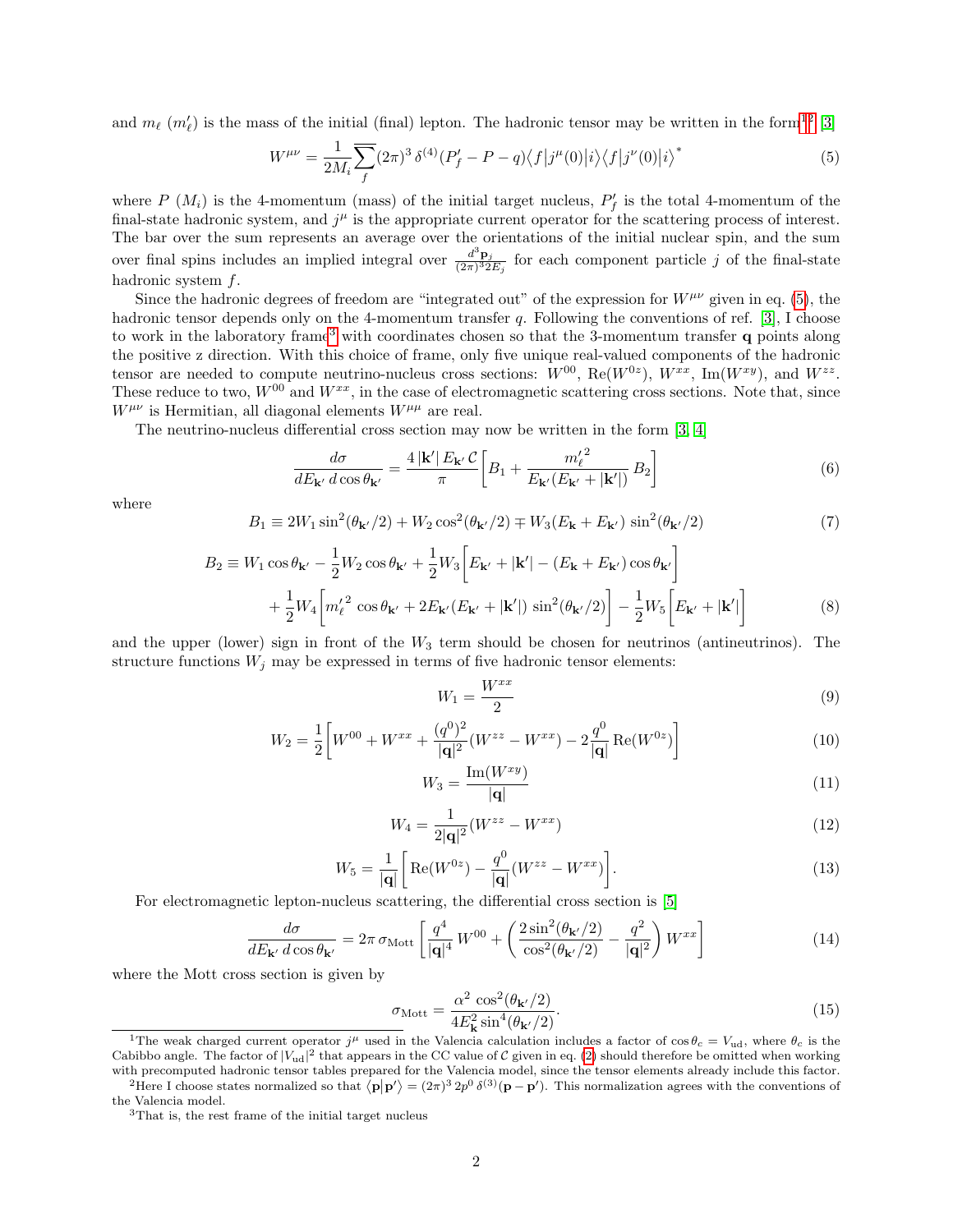# 2 Implementation details

The hadronic tensor framework described in this note is implemented in GENIE using two abstract base classes: (1) genie::HadronTensorI, which represents the hadronic tensor  $W^{\mu\nu}$  for a particular reaction mode and target nucleus, and (2) genie::HadronTensorModelI, a genie::Algorithm which provides an XML-configurable interface to a set of hadronic tensors to be used by a cross section model. The source files defining these interfaces and their derived classes may be found in a new subfolder of the Generator source code repository: src/Physics/HadronTensors.

### 2.1 HadronTensorI and derived classes

Figure [1](#page-3-0) shows the relationships between the abstract base class HadronTensorI and its derived classes. All HadronTensorI objects have member functions that compute each of the sixteen hadronic tensor elements, with  $\texttt{tt}$  () returning  $W^{00}$ , xy() returning  $W^{xy}$ , etc. A complex number is needed to represent the off-diagonal elements of the tensor in the general case, so each of these functions returns a std::complex<double>. Pure virtual member functions are also provided to compute the quantity  $L_{\mu\nu}W^{\mu\nu}$  (contraction()), and to indicate the range of validity of the tensor calculation along the  $q^0$  (q0Min(), q0Max()) and |q| (qMagMin(), qMagMax()) axes. The only data member necessarily shared by all HadronTensorI objects is fTargetPDG, which is the Particle Data Group (PDG) code for the target nucleus represented by the tensor.

The LabFrameHadronTensorI inherits from HadronTensorI but remains an abstract class. In addition to enforcing some of the conventions of the Valencia model in the hadron tensor elements (e.g., Hermiticity and choice of coordinates, as discussed in section [1.1\)](#page-0-1), it also defines a member function dSigma\_dT\_dCosTheta() which computes the differential cross section  $d\sigma/dE_{\mathbf{k}'}$  d cos  $\theta_{\mathbf{k}'}$  using the expressions given in this note. The first of two required inputs to this function is a pointer to an Interaction object (with the Tl and ctl kinematic variables set). The second is a "Q-value" used to adjust the value of  $q<sup>0</sup>$  to account for binding energy effects. In some models, the hadronic tensor should be evaluated for  $\tilde{q}^0$  instead of  $q^0 = E_{\bf k} - E_{\bf k'}$ , where

$$
\tilde{q}^0 \equiv q^0 - Q_{\text{val}} \tag{16}
$$

and  $Q_{\text{val}}$  is the Q-value. For models that do not perform this sort of correction, a value of  $Q_{\text{val}} = 0$  should be passed to dSigma dT dCosTheta().

The TabulatedLabFrameHadronTensor class is currently the sole concrete implementation of the HadronTensorI interface. It inherits from LabFrameHadronTensorI and computes tensor elements using bilinear interpolation between precomputed values specified on a 2D grid in  $(q^0, |\mathbf{q}|)$  space. While much of the implementation is directly adapted from the original Valencia MEC code, two improvements in the current approach are worth discussing in this note. First, format of the data files used to define the precomputed tensor values is now self-describing. Second, the bilinear interpolation is now done more efficiently thanks to a new template class called BLI2DNonUnifObjectGrid. The next two subsections briefly describe each of these changes.

#### <span id="page-2-0"></span>2.1.1 Input file format used by TabulatedLabFrameHadronTensor

For notational simplicity in this subsection, I will denote the energy transfer  $q<sup>0</sup>$  and the magnitude of the 3-momentum transfer  $|q|$  by  $\omega$  and  $\kappa$ , respectively.

Precomputed elements of the hadronic tensor  $W^{\mu\nu}$  for a particular model and reaction mode (EMQE, CCMEC, etc.) are provided to the TabulatedLabFrameHadronTensor class in the form of a whitespacedelimited text file that begins a comment line followed by the header

Z A type m n

in which Z (A) is the proton (mass) number of the target nucleus, type is a label (an arbitrary string which contains no whitespace) describing the type of nuclear tensor represented by the file, and  $m(n)$  is the number of grid points used along the  $\omega$  ( $\kappa$ ) axis. This header is followed by specifications of the  $\omega$  and  $\kappa$  grid in the form

w\_flag w\_spec k\_flag k\_spec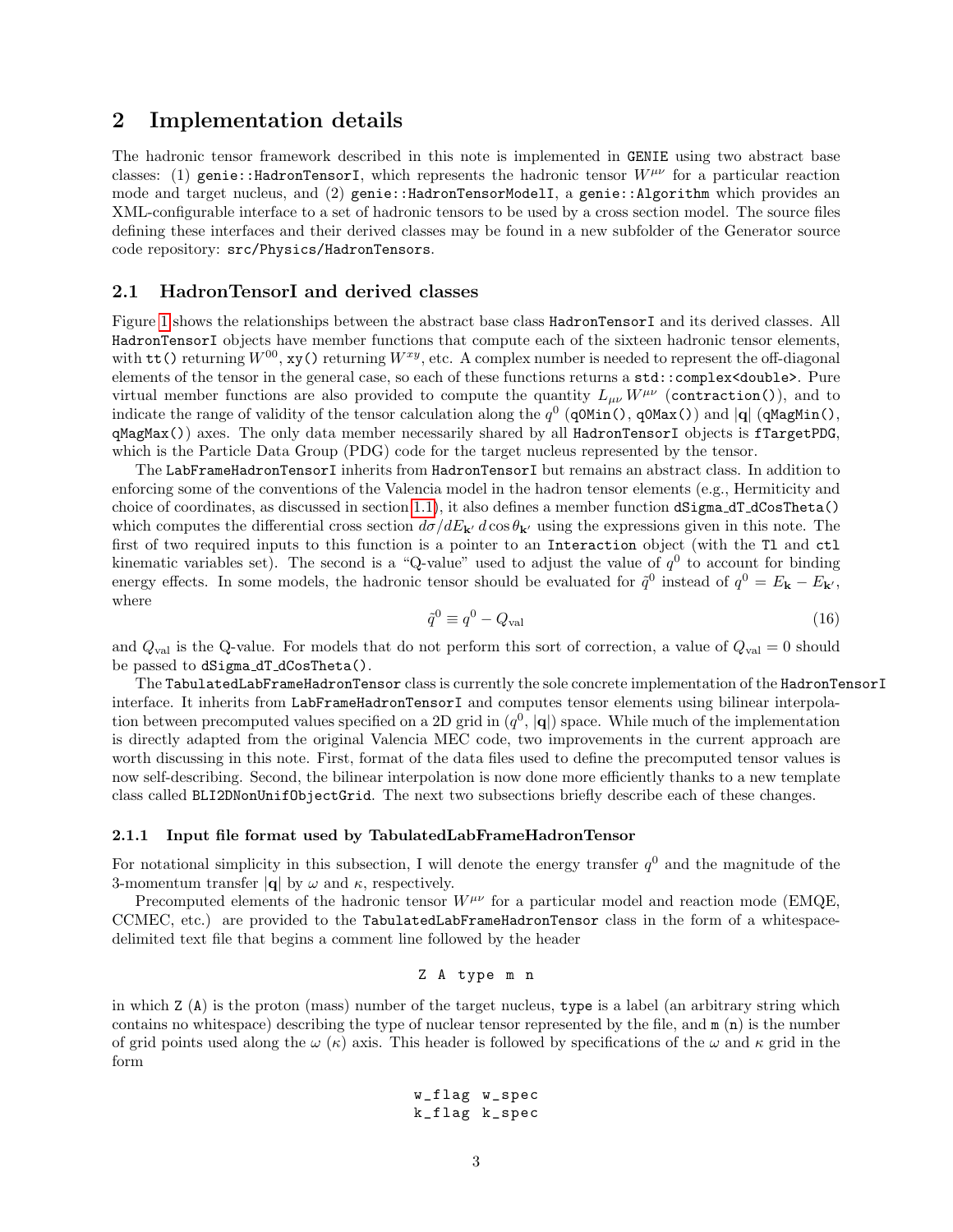<span id="page-3-0"></span>Figure 1: UML class diagram for HadronTensorI and its derived classes. Not all class members are shown.

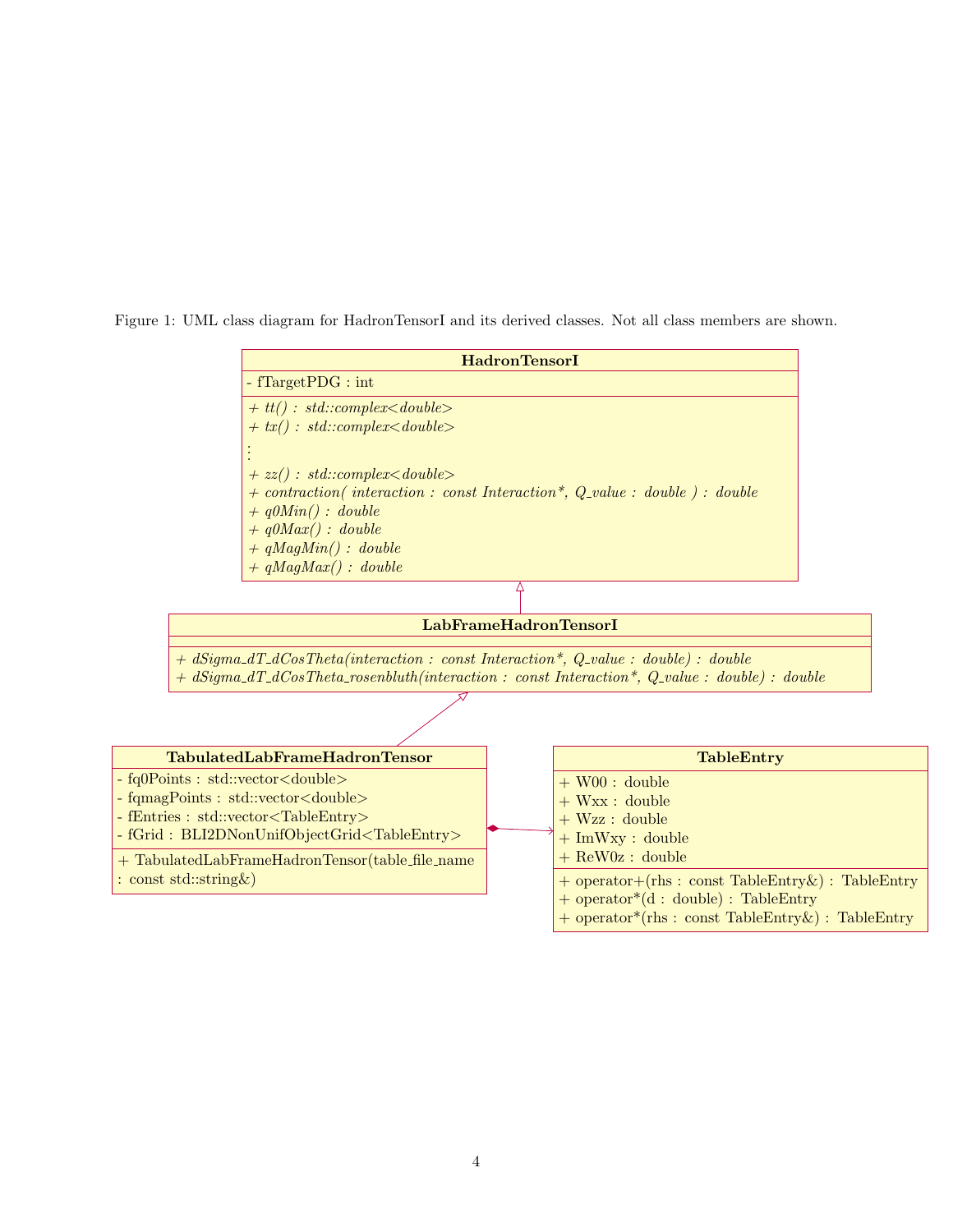where **w\_flag** and **k\_flag** are integer codes that define the representation used for the  $\omega$  and  $\kappa$  grids, respectively. Two values are currently allowed for these flags. For  $w$ \_flag = 0, a regular grid of  $\omega$  values is used, and w\_spec has the form

#### w\_start w\_step

where  $w$ <sub>start</sub> is the smallest tabulated value of  $\omega$  and  $w$ <sub>step</sub> is the step size between adjacent grid points. For  $w$ <sub>flag</sub> = 1, the  $\omega$  grid is given explicitly in the file and may have irregular spacing between points. In this case, w\_spec contains a white-space delimited list of m strictly increasing  $\omega$  values. The  $\kappa$  grid is specified using an identical format for **n** grid points. All numerical values of  $\omega$  and  $\kappa$  used to define the grid should be given in GeV to match the GENIE convention for natural units.

Following the header, the elements of the nuclear tensor are tabulated for each grid point. The five elements are tabulated for each grid point in order of increasing  $\omega$  and  $\kappa$ , with  $\kappa$  increasing more rapidly. Thus, the tensor elements appear in the file in the order

$$
\begin{array}{cccc}\n\mathbf{W}(\omega_1,\kappa_1) & \mathbf{W}(\omega_1,\kappa_2) & \dots & \mathbf{W}(\omega_1,\kappa_n) \\
\mathbf{W}(\omega_2,\kappa_1) & \mathbf{W}(\omega_2,\kappa_2) & \dots & \mathbf{W}(\omega_2,\kappa_n) \\
& \vdots & \vdots & \vdots \\
\mathbf{W}(\omega_m,\kappa_1) & \mathbf{W}(\omega_m,\kappa_2) & \dots & \mathbf{W}(\omega_m,\kappa_n)\n\end{array}
$$

where  $\omega_i$  is the *i*th grid point on the  $\omega$  axis,  $\kappa_j$  is the *j*th grid point on the  $\kappa$  axis, and each of the  $\mathbf{W}(\omega,\kappa)$ represents the sequence of real-valued tensor elements

 $W^{00}(\omega,\kappa)$  Re  $[W^{0z}(\omega,\kappa)]$   $W^{xx}(\omega,\kappa)$  Im  $[W^{xy}(\omega,\kappa)]$   $W^{zz}(\omega,\kappa)$ 

given in  $GeV^{-1}$  as floating-point numbers.

#### 2.1.2 The BLI2DNonUnifObjectGrid template class

In the original hadronic tensor implementation for the Valencia MEC model [\[1\]](#page-7-0), the five tensor components needed to compute cross sections were each interpolated individually using separate BLI2DGrid objects. Because the same 2D grid is used to specify all five tensor components, this results in four redundant grid searches (over potentially many grid points) in order to complete a single cross section evaluation.

To avoid this inefficiency, I created a new template class called BLI2DNonUnifObjectGrid. This class performs bilinear interpolation in essentially the same way as the existing BLI2DNonUnifGrid class, but the type used to evaluate the z coordinate at each grid point is now an arbitrary C++ object (whose type is taken as a template parameter ZObject) instead of a double. The only restriction on the ZObject type used by BLI2DNonUnifObjectGrid is that it must implement the member functions operator\*(double) (scalar multiplication), operator\*(const Object&) (vector dot product), and (operator+(const Object&) (vector addition).

To evaluate tensor elements, the TabulatedLabFrameHadronTensor class instantiates a BLI2DNonUnifObjectGrid using objects of type TabulatedLabFrameHadronTensor::TableEntry (abbreviated from now on as TableEntry) to represent the z coordinate. Each TableEntry object contains a set of the five tensor elements labeled W in section [2.1.1.](#page-2-0) When the bilinear interpolation is performed by BLI2DNonUnifObjectGrid, all five are evaluated simultaneously, avoiding redundant grid lookups.

Taking advantage of some modern features of the C++ standard library (but not yet venturing into C++11), the BLI2DNonUnifObjectGrid class stores grid points using vectors instead of C-style arrays, and it relies on std::lower bound() to search the grid instead of the manual linear search used by the existing BLI2DGrid objects.

### 2.2 HadronTensorModelI and its derived classes

In the new hadronic tensor framework, cross section models (represented in GENIE by XSecAlgorithmI objects) are given access to the tensors needed to perform calculations by configuring an instance of HadronTensorModelI as a subalgorithm. An inheritance diagram for this abstract base class is shown in fig. [2.](#page-6-0)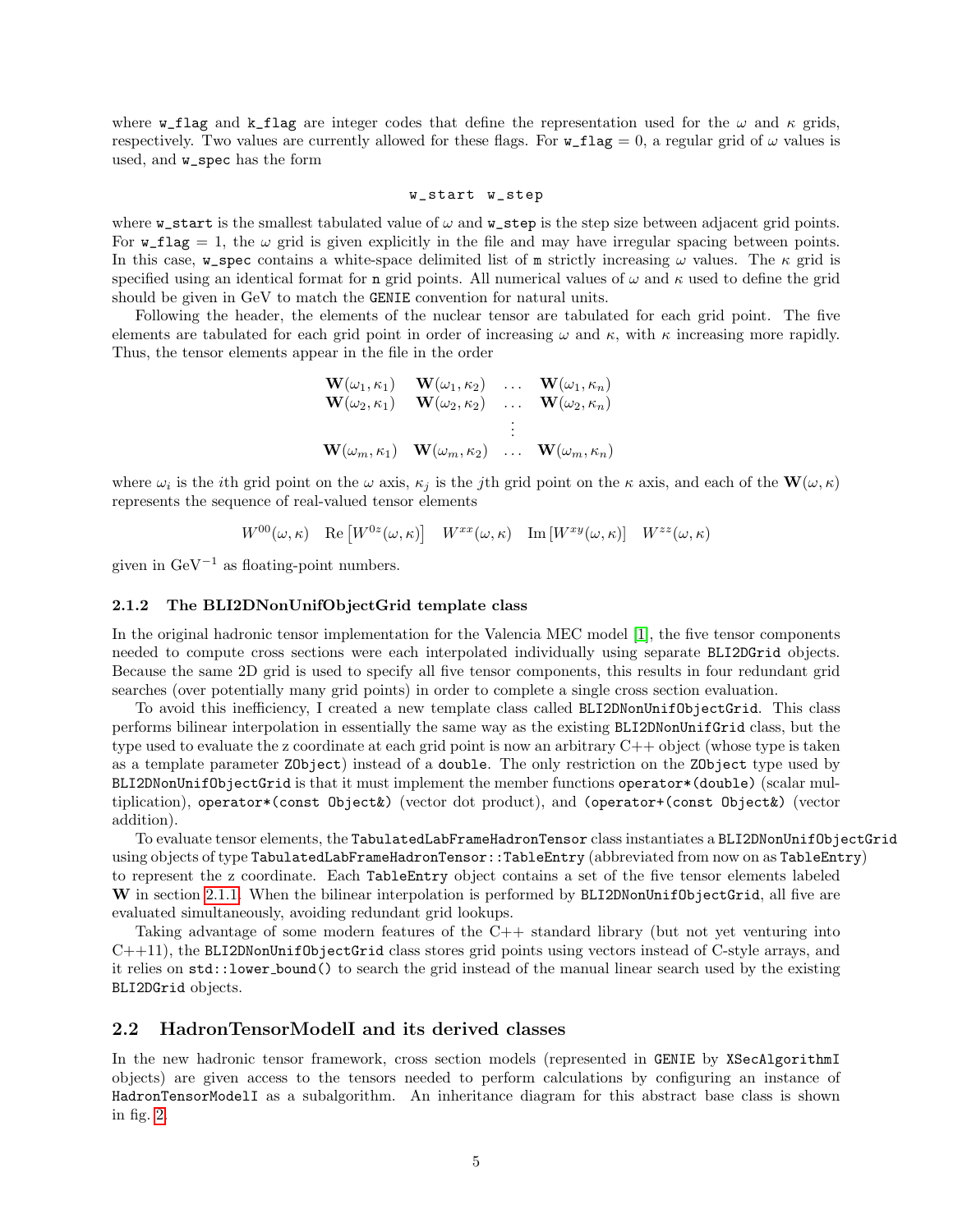The HadronTensorModelI interface adds a single member function called GetTensor() to the Algorithm class. This function takes two arguments: the PDG code for the target nucleus of interest and a code representing the kind of tensor (e.g., one for a CCMEC or EMQE reaction) to be retrieved. The available codes are tabulated as the enum type HadronTensorType t in the HadronTensorI.h header file. Note that not all codes are used by all hadronic tensor models.

The TabulatedHadronTensorModelI abstract class inherits from HadronTensorModelI and may be used for cross section calculations that rely on precomputed tensor data files. Tensor objects needed for calculations are loaded lazily and cached in a std::map for subsequent retrieval. The keys of this map have type HadronTensorID, which is a simple struct combining the target PDG code and a HadronTensorType\_t enum variable. The XML configuration parameters used to specify file search paths and file names for each tensor are described in the following subsection. The actual parsing of the file is handled by the ParseTensorFile(), which is left as a pure virtual function in TabulatedHadronTensorModelI. Each of the existing concrete subclasses of TabulatedHadronTensorModelI (NievesMECHadronTensorModel, SuSAv2MECHadronTensorModel, and SuSAv2QELHadronTensorModel) implements this function by simply constructing a new TabulatedLabFrameHadronTensor object to be stored in the cache.

#### 2.2.1 TabulatedHadronTensorModelI XML configuration

The names of the XML parameters used to configure an instance of TabulatedHadronTensorModelI are

DataPath A string specifying a folder in which to search for hadronic tensor data files

- DataPathType A string describing how DataPath should be interpreted. Allowed values are currently "relative" (the path is given relative to the \$GENIE folder) and "absolute" (the path is an absolute system path).
- Type@Pdg=Target A string giving the file name (without the path prepended) to load for a given HadronTensorType\_t (Type) and target nucleus PDG code (Target). For example, MEC\_EM@Pdg=1000060120 is the parameter name that should be used to specify a file to load for a hadronic tensor representing an EMMEC reaction on  $12^{\circ}$ C. The strings representing each HadronTensorType\_t are given in the function string\_to\_tensor\_type() in TabulatedLabFrameHadronTensorModelI.cxx.

See the files config/NievesMECHadronTensorModel.xml and config/SuSAv2QELHadronTensorModel.xml for concrete examples of a working XML configuration.

# <span id="page-5-0"></span>3 Free Nucleon Cross Sections

For the case of QE scattering on a free nucleon target, there is only a single hadron in the final state. As discussed in section [1.1](#page-0-1) with reference to eq. [\(5\)](#page-1-2), this implies that only a single integration over  $\frac{d^3 \mathbf{p}'}{(2\pi)^{32}l}$  $\overline{(2\pi)^3 2E_{\mathbf{p}'}}$ (where  $p'$  is the outgoing nucleon's 3-momentum) appears in the sum over final states used to evaluate the hadronic tensor. An integration over one of the kinematic variables describing the outgoing lepton (e.g.,  $dE_{\mathbf{k'}}$ ) must therefore be performed in order to eliminate the energy-conserving delta function from the expression for the differential cross section. This renders eq. [\(1\)](#page-0-2) inappropriate to use for simulating lepton-nucleon scattering, since the outgoing lepton energy and scattering angles are all treated as free parameters.

For the case of SuSAv2 QE event generation, then, a strategy other than the one presented here should be used for free nucleon targets. The current approach adopts the Llewellyn-Smith quasielastic model (with form factors chosen to match the SuSAv2 conventions) to generate events using standard GENIE methods for the free nucleon case. Delegation to the Llewellyn-Smith model is implemented by including it as a subalgorithm of the SuSAv2QELPXSec class (for splines and differential cross sections) and by including the standard QELEventGenerator class as a subalgorithm of the SuSAv2-specific event generator class QELKinematicsGeneratorSuSA.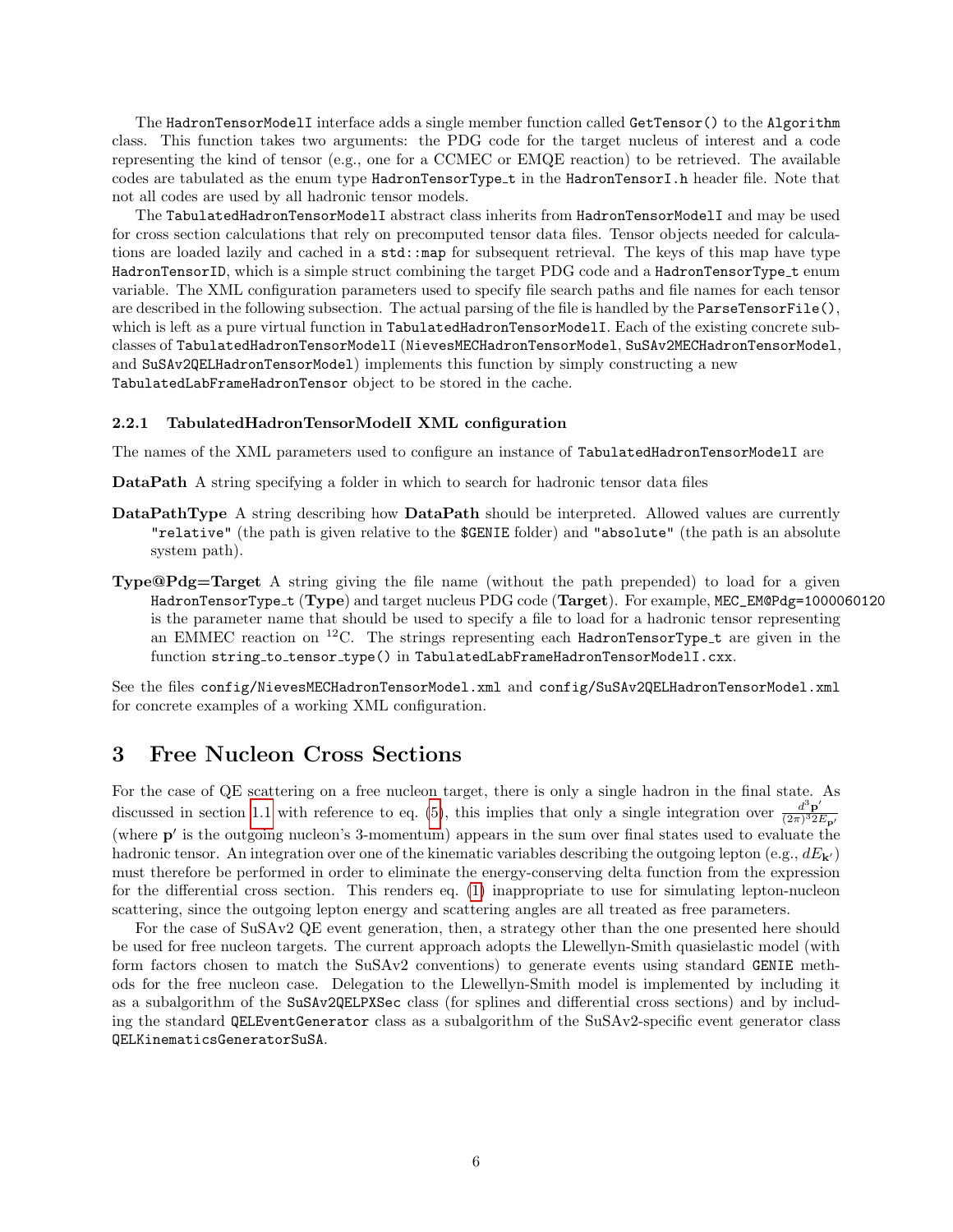<span id="page-6-0"></span>Figure 2: UML class diagram for HadronTensorModelI and its derived classes. Not all class members are shown.

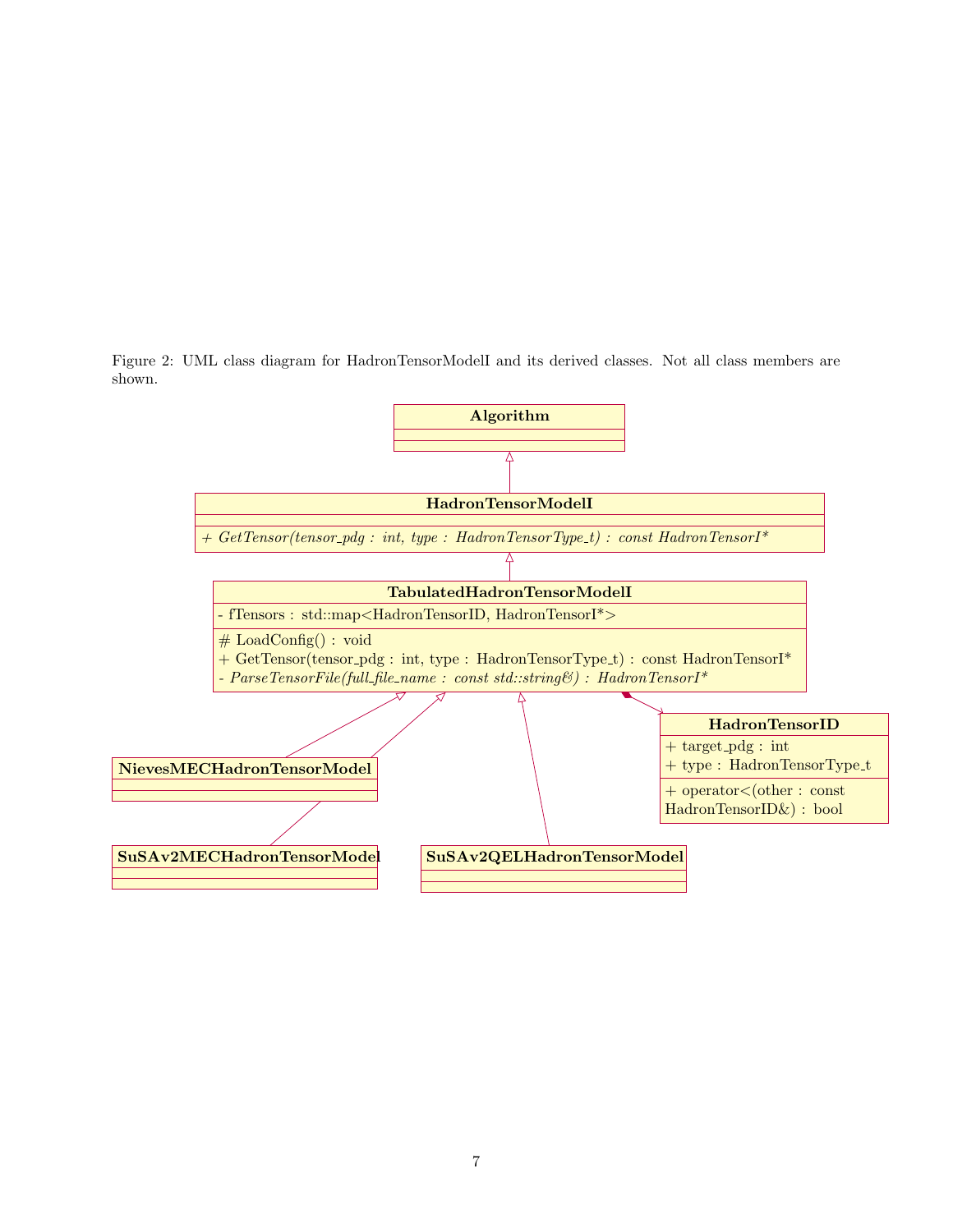

Figure 3: Comparison of CCMEC splines generated for the Valencia MEC model using the original (blue) and refactored (red, dashed) implementations

# 4 Validation

Some basic checks of the refactored Valencia MEC model against the original implementation have been done. As an example, section [3](#page-5-0) shows close agreement between total CCMEC cross section splines calculated using both versions of the code. The small discrepancies that do exist are attributable to removal of some hardcoded constants and differences in the order of operations for the bilinear interpolation (which of the two axes is used first).

This framework has also been extensively exercised as the SuSAv2 model implementation was being validated against the original calculations. For more details on those results, see ref. [\[6\]](#page-8-2). To use the SuSAv2 model for the CCQE and CCMEC reaction modes, simply run GENIE using the tune identifier S19\_10b\_00\_000.

# References

- <span id="page-7-0"></span>[1] J. Schwehr, D. Cherdack and R. Gran, GENIE implementation of IFIC Valencia model for QE-like 2p2h neutrino-nucleus cross section, [1601.02038](https://arxiv.org/abs/1601.02038).
- <span id="page-7-1"></span>[2] T. Katori, Meson exchange current (MEC) models in neutrino interaction generators, [AIP Conf. Proc.](https://doi.org/10.1063/1.4919465) 1663 [\(2013\) 030001](https://doi.org/10.1063/1.4919465) [[1304.6014](https://arxiv.org/abs/1304.6014)].
- <span id="page-7-2"></span>[3] J. Nieves, J. E. Amaro and M. Valverde, Inclusive quasielastic charged-current neutrino-nucleus reactions, Phys. Rev. C 70 [\(2004\) 055503](https://doi.org/10.1103/PhysRevC.70.055503) [[nucl-th/0408005](https://arxiv.org/abs/nucl-th/0408005)].